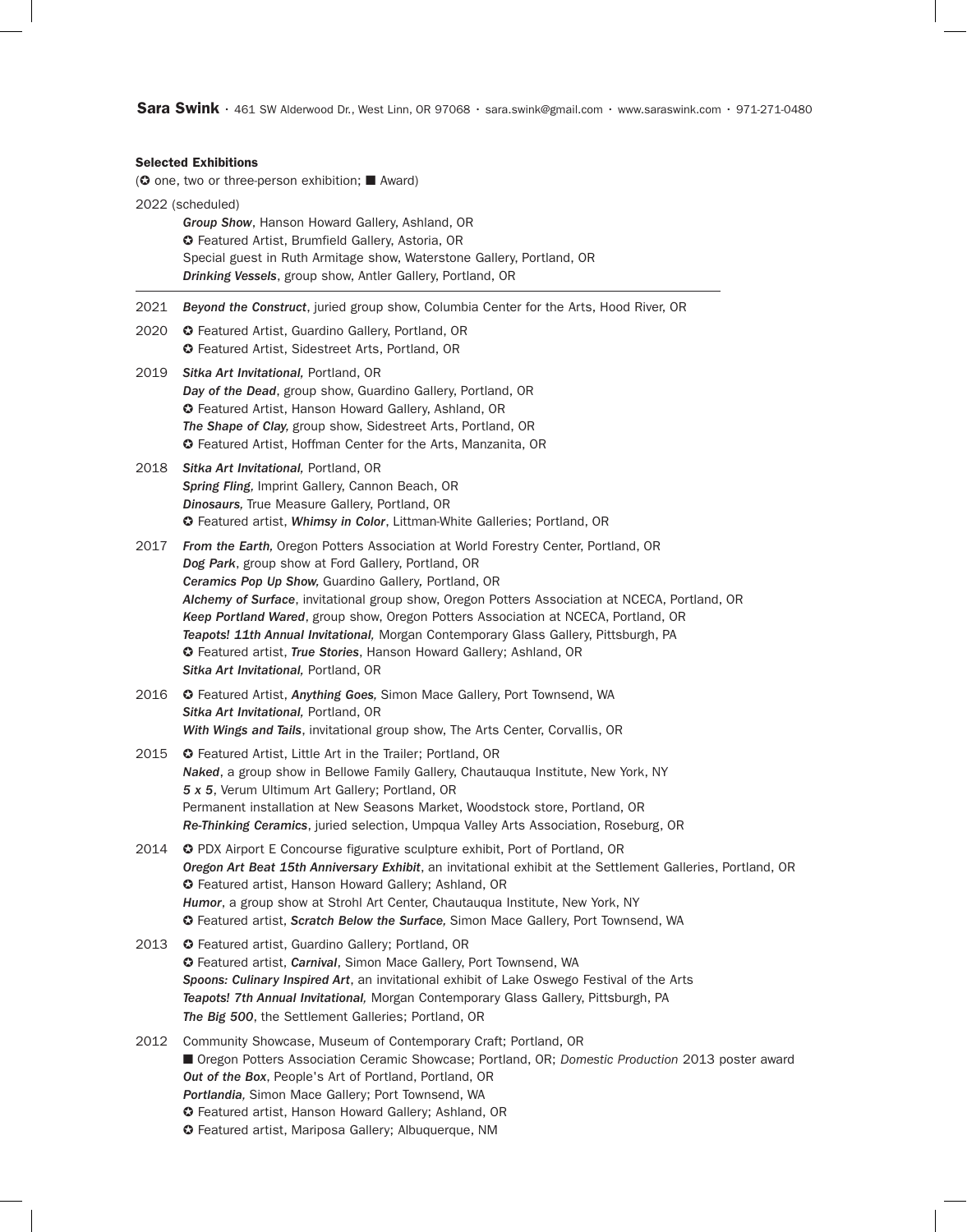*The Big 400*, the Settlement Galleries; Portland, OR

- 2011 Simon Mace Gallery opening show; Port Townsend, WA *9th Around Oregon Annual* juried exhibit, The Arts Center; Corvallis, OR *Oregon Clay Sculpture Invitational 2011*, Chemeketa Community College; Salem, OR **Plate It Up** 100 Artists Show, Mary Lou Zeek Gallery; Salem, OR *The Big 200*, the Settlement Galleries; Portland, OR
- 2010 **C** Featured artist, Hanson Howard Gallery: Ashland, OR Museum of Contemporary Crafts Community Showcase; Portland, OR *Erotica: Please Be My (Naughty) Valentine*, Beet Gallery; Portland, OR *Day of the Dead*, Mariposa Gallery; Albuquerque, NM *Lip Lock*, Mariposa Gallery; Albuquerque, NM *Please Be Seated*, Mariposa Gallery; Albuquerque, NM
- 2009 **C** Featured artist, Guardino Gallery; Portland, OR *Shrines & Reliquaries*, The Arts Center; Corvallis, OR *Collaboration Show at Art in the Pearl*; Portland, OR *Birds of a Feather*, Springfield Museum; Springfield, OR ■ Oregon Potters Association Ceramic Showcase, Best of Show New Members Award; Portland, OR ✪ *Progeny*, Beet Gallery; Portland, OR Museum of Contemporary Crafts Community Showcase; Portland, OR ✪ *Solus (Alone)*, Buckley Art Center; Portland, OR
- 2008 *Art for Change*, Art Institute of Portland; Portland, OR Skylight Gallery, Clackamas County Artists for Art in Public Spaces; Clackamas, OR Lake Oswego Festival of the Arts Chronicle Invitational; Lake Oswego, OR ✪ *Mirth*, Walters Cultural Center; Hillsboro, OR
- 2007 © Featured Artist, Guardino Gallery; Portland, OR ■ Oregon Potters Association Ceramic Showcase, Runner Up for *Late* in Gallery exhibit; Award of Merit for *House of Blues* in *For the Birds*; Portland, OR Museum of Contemporary Crafts Community Showcase; Portland, OR ■ Beaverton Showcase, Awarded First Place, Sculpture; Beaverton, OR
- 2005  **CLAY (re)Emerge 2005**, Red Ink Gallery, San Francisco, CA; Outstanding Mention Award for Juju Box *California Clay Competition*, juried show at The Artery, Davis, CA
- 2004 CCACA/Bay Area Figurative Sculptors *ClayBodies* group show, Davis, CA
- 2003 Maxtor Corporation onsite sculpture installations, Milpitas, CA *Visions in Clay 2003* juried show at University of the Pacific, Stockton, CA Orchard Valley Ceramics Arts Guild Show juried exhibit at Hakone Gardens, Saratoga, CA
- 2002 Phantom Galleries *Kaleidoscope in Clay*, San Jose, CA San Jose Art League *From Behind the Mask* juried competition & exhibit, San Jose, CA
- 2001 **C** Brainspace Art Studios, Fairfield, CA
- 2000 *The Canyon Arts Guild Spring Show*, Galería Tonantzin, San Juan Bautista, CA

## Representation

Brumfield Gallery; Astoria, OR Guardino Gallery; Portland, OR Hanson Howard Gallery; Ashland, OR Row Boat Gallery; Pacific City, OR

#### Media

Cover Story, *Subjectiv* Journal, Summer 2020 Feature article, *China Art Ceramic Magazine,* 2016, #3 *Art Themes: Choices in Art Learning & Making*, a textbook, Indiana University Press, 2016 Feature article, *Art Doll Quarterly,* Fall 2015